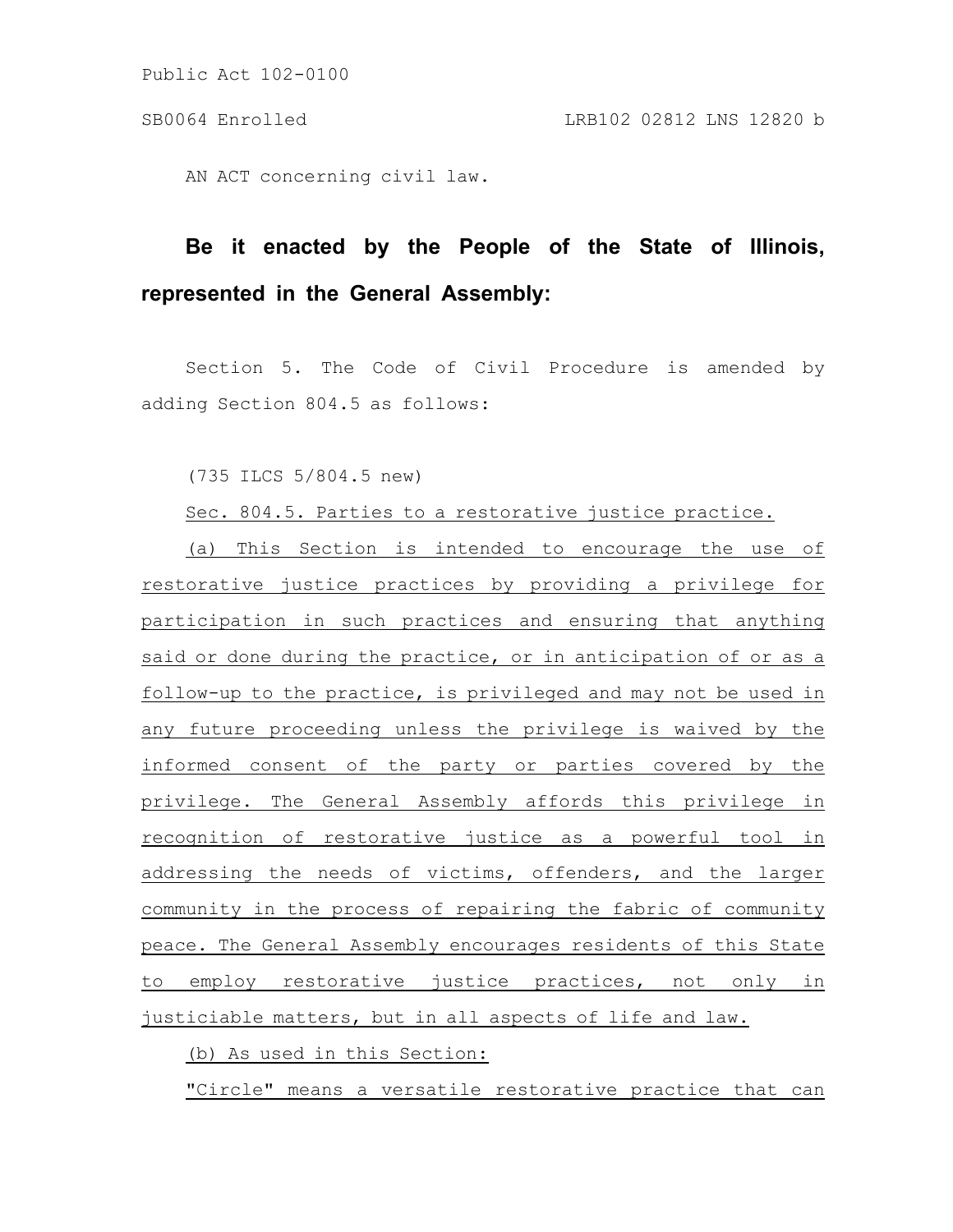be used proactively, to develop relationships and build community, or reactively, to respond to wrongdoing, conflicts, and problems.

"Conference" means a structured meeting between offenders, victims, and both parties' family and friends, in which they deal with the consequences of a crime or wrongdoing and decide how best to repair the harm.

"Facilitator" means a person who is trained to facilitate a restorative justice practice.

"Party" means a person, including a facilitator, an individual who has caused harm, an individual who has been harmed, a community member, and any other participant, who voluntarily consents to participate with others who have agreed to participate in a restorative justice practice.

"Proceeding" means any legal action subject to this Code, including, but not limited to, civil, criminal, juvenile, or administrative hearings.

"Restorative justice practice" or "practice" means a gathering, such as a conference or circle, in which parties who have caused harm or who have been harmed and community stakeholders collectively gather to identify and repair harm to the extent possible, address trauma, reduce the likelihood of further harm, and strengthen community ties by focusing on the needs and obligations of all parties involved through a participatory process.

(c) Anything said or done during or in preparation for a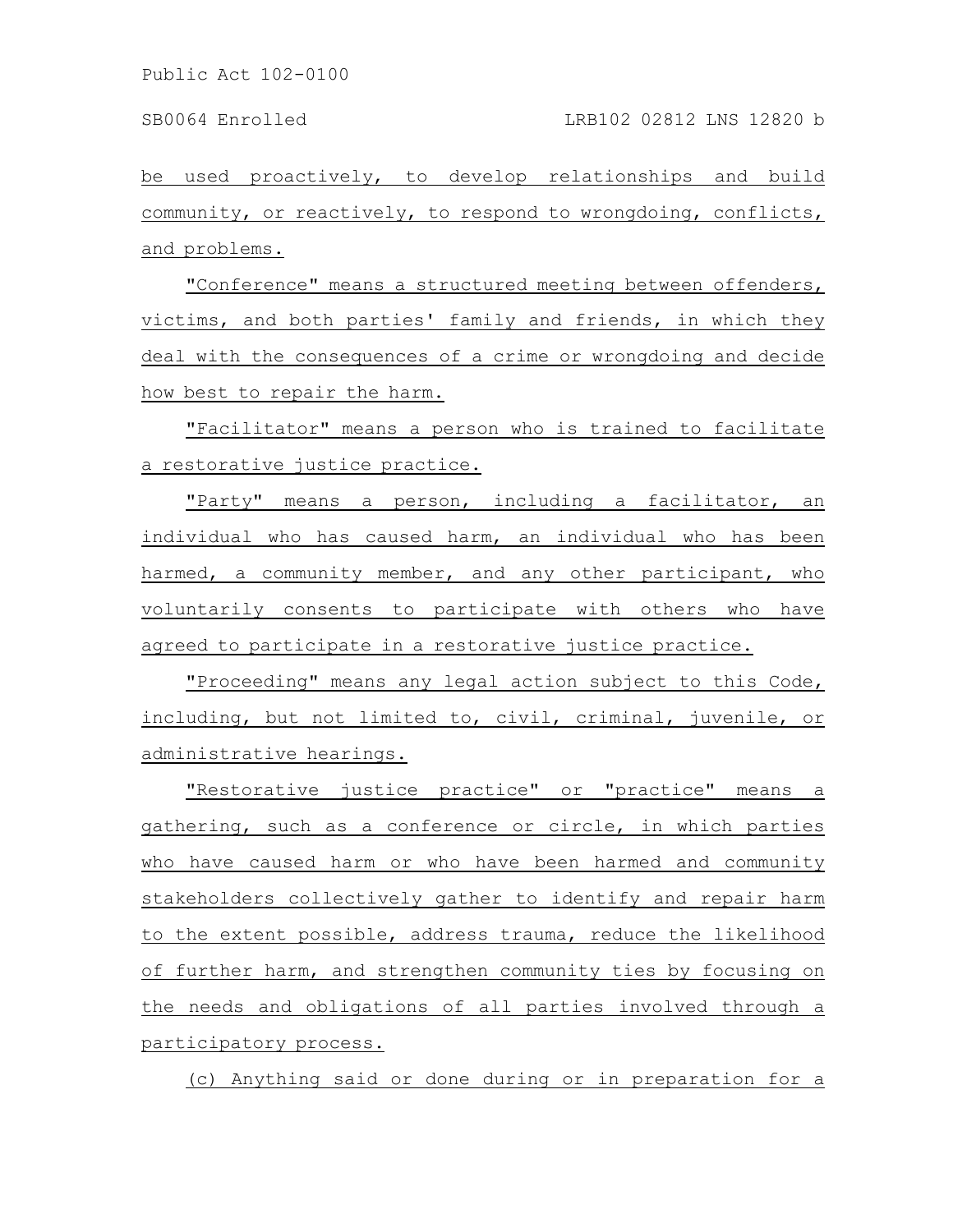Public Act 102-0100

restorative justice practice or as a follow-up to that practice, or the fact that the practice has been planned or convened, is privileged and cannot be referred to, used, or admitted in any civil, criminal, juvenile, or administrative proceeding unless the privilege is waived, during the proceeding or in writing, by the party or parties protected by the privilege. Privileged information is not subject to discovery or disclosure in any judicial or extrajudicial proceedings.

Any waiver of privilege is limited to the participation and communication of the waiving party only, and the participation or communications of any other participant remain privileged unless waived by the other participant.

(d) Evidence that is otherwise admissible or subject to discovery does not become inadmissible or protected from discovery solely because it was discussed or used in a restorative justice practice.

(e) The legitimacy of a restorative justice practice, if challenged in any civil, juvenile, criminal, or administrative proceeding, shall be determined by a judge. In a hearing conducted pursuant to this subsection, the judge may consider information that would otherwise be privileged to the extent that the information is probative of the issue.

(f) The privilege afforded by this Section does not apply if:

(1) disclosure is necessary to prevent death, great